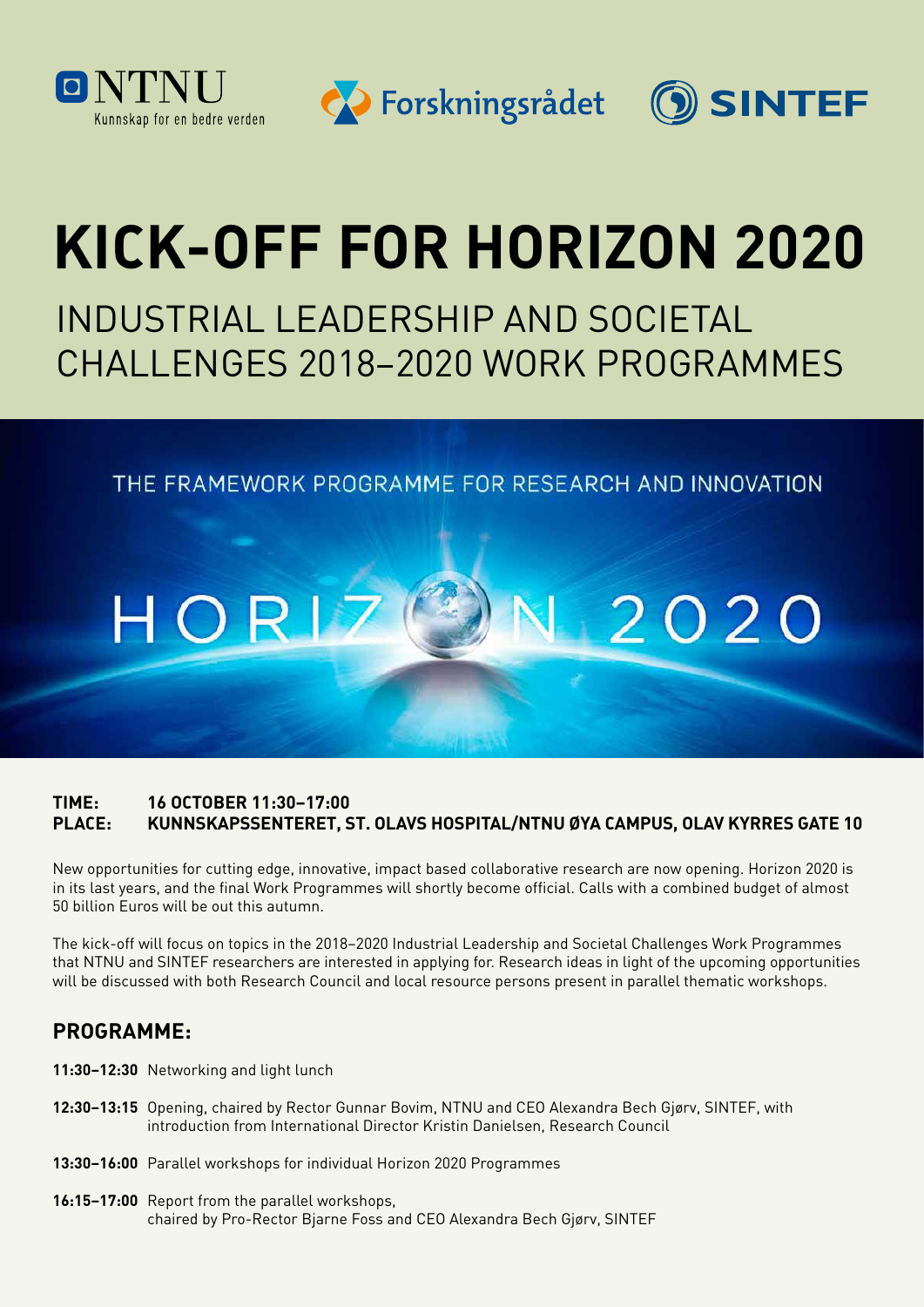## Parallel workshops 13:30–16:00

#### **1. NANOTECHNOLOGIES, ADVANCED MATERIALS, ADVANCED MANUFACTURING AND PROCESSING**

**Chair**: Professor Monica Rolfsen, Dean, Faculty of Economics, NTNU

**Co-Chairs**: Pro-Dean for Research Tor Grande, Faculty of Natural Sciences, NTNU, Vice President EU Research & Innovation Stian Nygaard, SINTEF Materials and Chemistry and Research Director Odd Myklebust, SINTEF Raufoss Manufacturing AS

**Resource persons**: National Contact Points Tor Einar Johnsen and Cecilie Anita Mathiesen from the Research Council, Head of Research Administration Astrid Vigtil, IV Faculty NTNU and NTNU EU Advisor Bjørn Steinar Tanem

**Venue**: Laboratoriesenteret, 4th Floor, Room LS41

#### **Program**:

- Welcome and aim of the workshop/Chair
- Short self-presentation of workshop participants
- Experiences from participation in the Horizon 2020 Nanotechnologies, Advanced Materials, Advanced Manufacturing and Processing Programmes/Professor Magnus Rønning, NTNU, Senior Research Scientist Martin Bellmann, SINTEF Materials and Chemistry and Senior Research Scientist Hans Yngvar Torvatn, SINTEF Technology and Society
- About the Horizon 2020 Nanotechnologies, Advanced Materials, Advanced Manufacturing and Processing 2018 – 2020 Work Programme priorities/ NCP Tor Einar Johnsen, Research Council
- Presentation of topics the participants have indicated an interest in/Chair
- Discussion on how to address the identified topics
- Summing up of the workshop and further steps/Chair

#### **2. BIOTECHNOLOGY AND FOOD**

**Chairs**: Professor Trygve Brautaset, NTNU and Vice President Trond Erling Ellingsen, SINTEF Materials and Chemistry

**Resource persons**: National Contact Points Øystein Rønning and Inderjit Singh Marjara from the Research Council and NTNU EU Advisor Johanne Arff

**Venue**: Norwegian Brain Center, 2nd Floor, Room MTKR1

#### **Program**:

- Welcome and aim of the workshop/Chairs
- Short self-presentation of workshop participants
- Experiences from participation in the Horizon 2020 Biotechnology and Food Programmes/Adjunct Associate Professor Rahmi Lale, NTNU, Senior Research Scientist Alexander Wentzel, SINTEF Materials and Chemistry and Professor Trygve Brautaset, NTNU
- About the Horizon 2020 Biotechnology and Food 2018 2020 Work Programme priorities / NCPs Øystein Rønning and Inderjit Singh Marjara, Research Council
- Presentation of topics the participants have indicated an interest in/NCPs Øystein Rønning and Inderjit Singh Marjara, Research Council
- Discussion on how to address the identified topics
- Summing up of the workshop and further steps/Chairs

#### **3. INFORMATION AND COMMUNICATION TECHNOLOGIES**

**Chairs**: Director NTNU Digital Professor Torbjørn Svendsen and Research Director SINTEF Digital Trond Hagen

**Resource persons**: National Contact Point Kim Davis from the Research Council and NTNU EU Advisor Sina Therese Blix Prestmo

**Venue**: Laboratoriesenteret, 5th Floor, Room LM51

#### **Program**:

- Welcome and aim of the workshop/Chairs
- Short self-presentation of workshop participants
- Experiences from participation in the Horizon 2020 Information and Communication Technologies Programme/Professor Magnus Jahre, NTNU and Senior Scientis Jens T. Thieleman, SINTEF Digital
- Building strategic project portfolios / Research Manager Till Christopher Lech, SINTEF Digital
- About the Horizon 2020 Information and Communication Technologies 2018 – 2020 Work Programme priorities/NCP Kim Davis, Research Council
- Presentation of topics the participants have indicated an interest in/Chairs
- Discussion on how to address the identified topics
- Summing up of the workshop and further steps /Chairs

#### **4. HEALTH, DEMOGRAPHIC CHANGE AND WELLBEING**

**Chairs**: Professor Jorunn Helbostad, Faculty of Medicine and Health, NTNU and Research Manager Stine H. Braathen, SINTEF Technology and Society

**Resource persons**: National Contact Points Kristin Andersen and Benedicte Sognefest from the Research Council, NTNU EU Advisor Emma Walton and NTNU Local Contact Point for Health Yngve Sommervoll

**Venue**: Kunnskapssenteret, Auditorium KA11

#### **Program**:

- Welcome and aim of the workshop/ Chairs
- Short self-presentation of workshop participants
- Experiences from participation in the Horizon 2020 Health, demographic change and wellbeing programme/ Professor Beatrix Vereijken, NTNU and Stine H. Braathen, SINTEF
- About the Horizon 2020 Health, demographic change and wellbeing 2018 – 2020 Work Programme priorities / NCPs Kristin Andersen and Benedicte Sognefest, Research Council
- Presentation of topics the participants have indicated an interest in/Chairs
- Discussion on how to address the identified topics
- Summing up of the workshop and further steps/Chairs

#### **5. CLIMATE ACTION, ENVIRONMENT, RESOURCE EFFICIENCY AND RAW MATERIALS**

**Chairs**: Professor Gabriella Tranell, Department of Material Science, NTNU and Vice President Nina Dahl, SINTEF Materials and Chemistry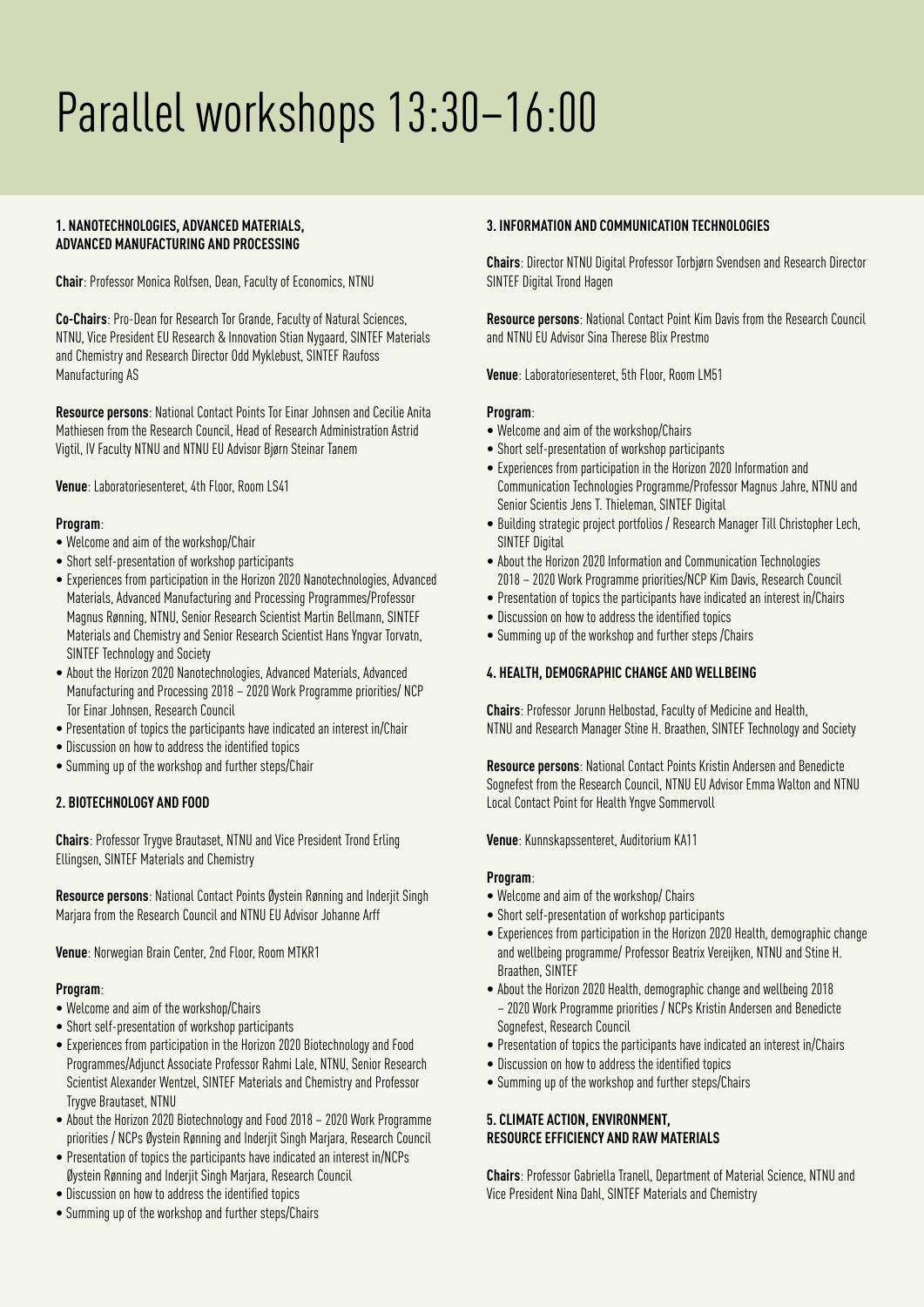**Resource persons**: National Contact Point Ingunn Borlaug Lid from the Research Council and NTNU Senior Advisor Øyvin Sæther

**Venue**: Bevegelsessenteret, 4th Floor, Room BS41

#### **Program**:

- Welcome and aim of the workshop/ Chairs
- Short self-presentation of workshop participants
- Experiences from participation in the Horizon 2020 Climate Action, Environment, Resource Efficiency and Raw Materials programme /Professor Eivin Røskaft, NTNU and Research Manager Egil Skybakmoen, SINTEF Materials and Chemistry
- About the Horizon 2020 Climate Action, Environment, Resource Efficiency and Raw Materials 2018 – 2020 Work Programme priorities / NCP Ingunn Borlaug Lid, Research Council
- Presentation of topics the participants have indicated an interest in/Chairs
- Discussion on how to address the identified topics
- Summing up of the workshop and further steps/Chairs

#### **6. SECURE, CLEAN AND EFFICIENT ENERGY**

**Chairs**: Head of NTNU Brussels Office Massimo Busuoli and Senior Scientist Berta Matas Güell, SINTEF Energy Research

**Resource persons**: National Contact Point Marianne Haavardsholm Andal from the Research Council and Tor Ivar Eikaas, Norcore, NTNU Local Contact Point for Energy Eleni Patanou and NTNU EU Advisor Håvard Wibe

**Venue**: Norwegian Brain Center, 2nd Floor, Room MTS21

#### **Program**:

- Welcome and aim of the workshop/ Chairs
- Short self-presentation of workshop participants
- Experiences from participation in the Horizon 2020 Secure, clean and efficient energy programme, Senior Scientist Berta Matas Güell, SINTEF Energy Research
- About the Horizon 2020 Secure, clean and efficient energy 2018 2020 Work Programme priorities / Tor Ivar Eikaas and Marianne Haavardsholm Andal, Research Council
- Presentation of topics the participants have indicated an interest in/Chairs
- Discussion on how to address the identified topics
- Summing up of the workshop and further steps/Chairs

#### **7. SMART, GREEN AND INTEGRATED TRANSPORT**

**Chairs**: Professor Sverre Steen, Head of Department of Marine Technology and Professor Carl Thodesen, Head of Department of Civil and Environmental Engineering

**Resource persons**: National Contact Point Stefan Gundersen from the Research Council, NTNU Local Contact Point for Oceans Anastasios Lekkas and EU Advisor Thomas Sørlie Hansen

**Venue**: Laboratoriesenteret, 2nd Floor, Room LM22

#### **Program**:

- Welcome and aim of the workshop/ Chairs
- Short self-presentation of workshop participants
- Experiences from participation in the Horizon 2020 Smart, green and integrated transport programme
- About the Horizon 2020 Smart, green and integrated transport 2018 2020 Work Programme priorities / NCP Stefan Gundersen, Research Council
- Presentation of topics the participants have indicated an interest in/Chairs
- Discussion on how to address the identified topics
- Summing up of the workshop and further steps/Chairs

#### **8. INCLUSIVE, INNOVATIVE AND REFLECTIVE SOCIETIES**

**Chairs**: Professor Bjørn Myskja, Pro-Dean for Research, Faculty of Humanities and Professor Karoline Daugstad, Pro-Dean for Research, Faculty of Social and Educational Sciences

**Resource persons**: National Contact Point Øydis Hagen from the Research Council, NTNU Local Contact Point for Social Science and Humanities Hilde Røysland and NTNU EU Advisor Chamila Attanapola

**Venue**: Nevro Øst, Ground Floor, Room NSU2

#### **Program**:

- Welcome and aim of the workshop/ Chairs
- Short self-presentation of workshop participants
- About the Horizon 2020 Inclusive, innovative and reflective societies 2018 2020 Work Programme priorities / NCP Øydis Hagen, Research Council
- Experiences from participation in the Horizon 2020 Inclusive, innovative and reflective societies programme / Professor Annemie Wyckmans, Department of Architechture and Planning, NTNU
- Presentation and discussion of topics the participants have indicated an interest in/Chairs
- Summing up of the workshop and further steps/Chairs

#### **9. SECURE SOCIETIES**

**Chairs**: Associate Professor Nils Kalstad Svendsen, Head of Department of Information Security and Communication Technology, NTNU and Senior Research Scientist Ivonne Andrade Herera, SINTEF Digital

**Resource persons**: National Contact Point Berit Tjørhom from the Research Council and NTNU EU Advisor Ida Kallmyr Lerheim

**Venue**: Bevegelsesenteret, 3rd Floor, Room BM35

#### **Program**:

- Welcome and aim of the workshop/ Chairs
- Short self-presentation of workshop participants
- Experiences from participation in the Horizon 2020 Secure societies programme/ Professor Katrin Franke, NTNU and Senior Research Scientist Ivonne Andrade Herrera, SINTEF Digital
- About the Horizon 2020 Secure societies 2018 2020 Work Programme priorities/NCP Berit Tjørhom, Research Council
- Presentation of topics the participants have indicated an interest in/Chairs
- Discussion on how to address the identified topics
- Summing up of the workshop and further steps/Chairs